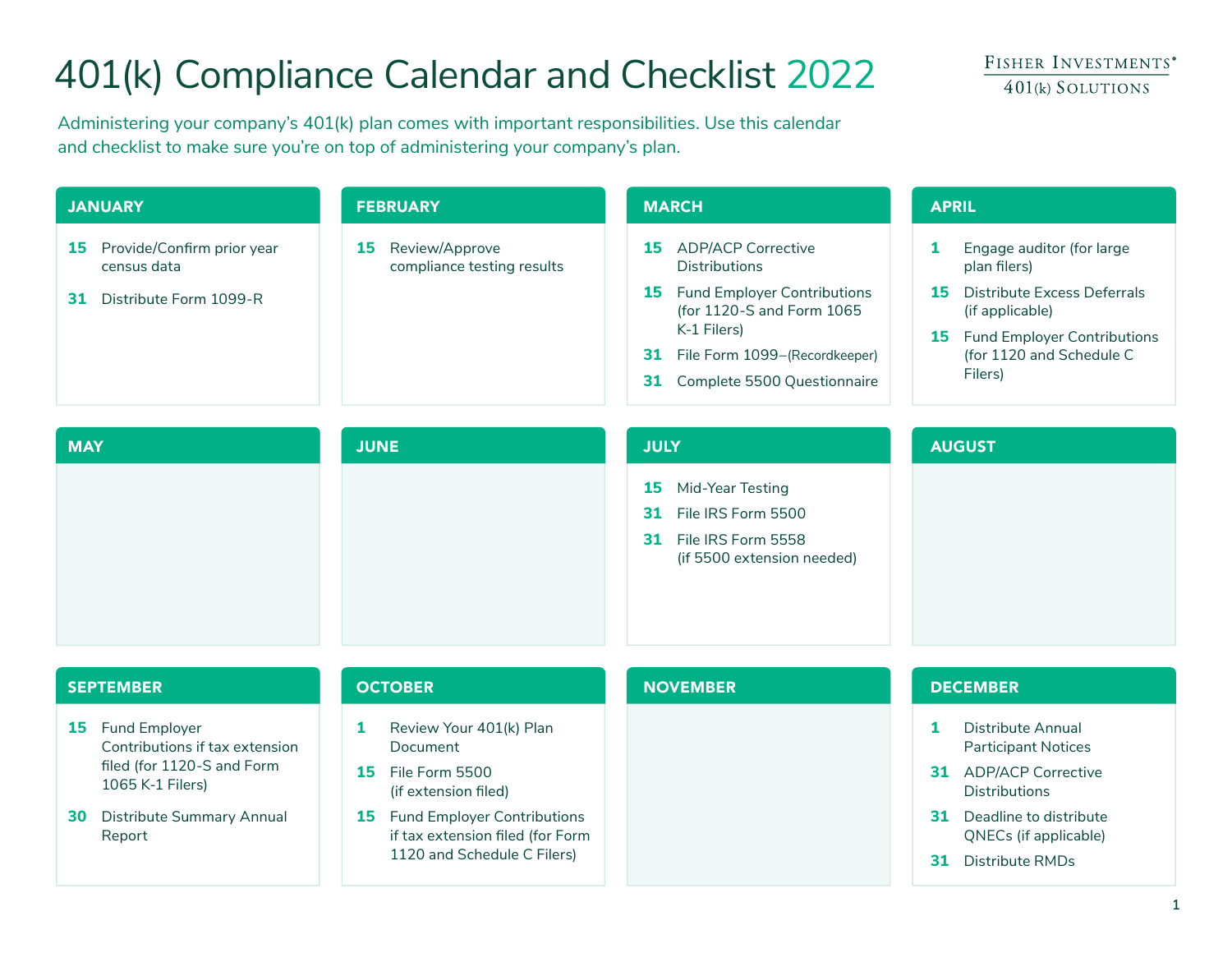# 401(k) Compliance Calendar and Checklist 2022

| Date(s)       | <b>Responsible Party</b> | <b>Descriptions</b>                                                                                                                                                                                                                                                                    |
|---------------|--------------------------|----------------------------------------------------------------------------------------------------------------------------------------------------------------------------------------------------------------------------------------------------------------------------------------|
| <b>JAN 15</b> | Plan Sponsor             | Census data: Plan sponsor provides/confirms accurate prior year census data to the recordkeeper who will use the<br>information to complete compliance testing                                                                                                                         |
| <b>JAN 31</b> | Recordkeeper             | Form 1099-R: Deadline to dispense Form 1099-R to participants who received a distribution from the plan in the<br>previous plan year (recordkeeper typically sends the form)                                                                                                           |
| <b>FEB 15</b> | Plan Sponsor             | Approve results from compliance testing provided by administrator                                                                                                                                                                                                                      |
| <b>MAR 15</b> | Recordkeeper             | ADP/ACP corrective distributions: Deadline to process corrective distributions for plans that failed the Actual<br>Deferral Percentage (ADP) or Actual Contribution Percentage (ACP) compliance tests in the previous plan year to<br>avoid a 10% excise tax                           |
| <b>MAR 15</b> | Plan Sponsor             | Fund employer contributions (for 1120-S and Form 1065 K-1 Filers): Deadline for filing partnership tax returns for<br>partnerships, and for partnerships to fund any employer contributions to the plan and receive a tax deduction for the<br>prior year (unless filing an extension) |
| <b>MAR 31</b> | Recordkeeper             | File Electronic Form 1099-R: Deadline to electronically file 1099-R with the IRS if 1099-Rs were distributed to<br>participants that received a distribution from the plan in the previous plan year                                                                                   |
| <b>MAR 31</b> | Plan Sponsor             | Plan sponsor provides a completed 5500 questionnaire to service provider; the service provider prepares the plan<br>Form 5500                                                                                                                                                          |
| <b>APR 1</b>  | Plan Sponsor             | For plans that need an audit, an auditor should be engaged by this date                                                                                                                                                                                                                |
| <b>APR 15</b> | Plan Sponsor             | Excess contribution refunds: Deadline to refund excess distributions for participants (if any) that contributed more<br>than the 402(g) limits in the previous plan year                                                                                                               |
| <b>APR 15</b> | Plan Sponsor             | Fund employer contributions (for 1120 and Schedule C Filers): Deadline for filing individual and/or corporate tax<br>returns to fund employer contributions to the plan and receive a tax deduction for the prior year (unless filing an<br>extension)                                 |
| <b>JUL 31</b> | Plan Sponsor             | File IRS Form 5500: Deadline to electronically sign and file IRS Form 5500 (unless requesting an extension)                                                                                                                                                                            |
| <b>JUL 31</b> | Plan Sponsor             | File IRS Form 5558: File Form 5558 to request an extension on filing the IRS Form 5500. TPA orRecordkeeper can<br>provide a signature ready form.                                                                                                                                      |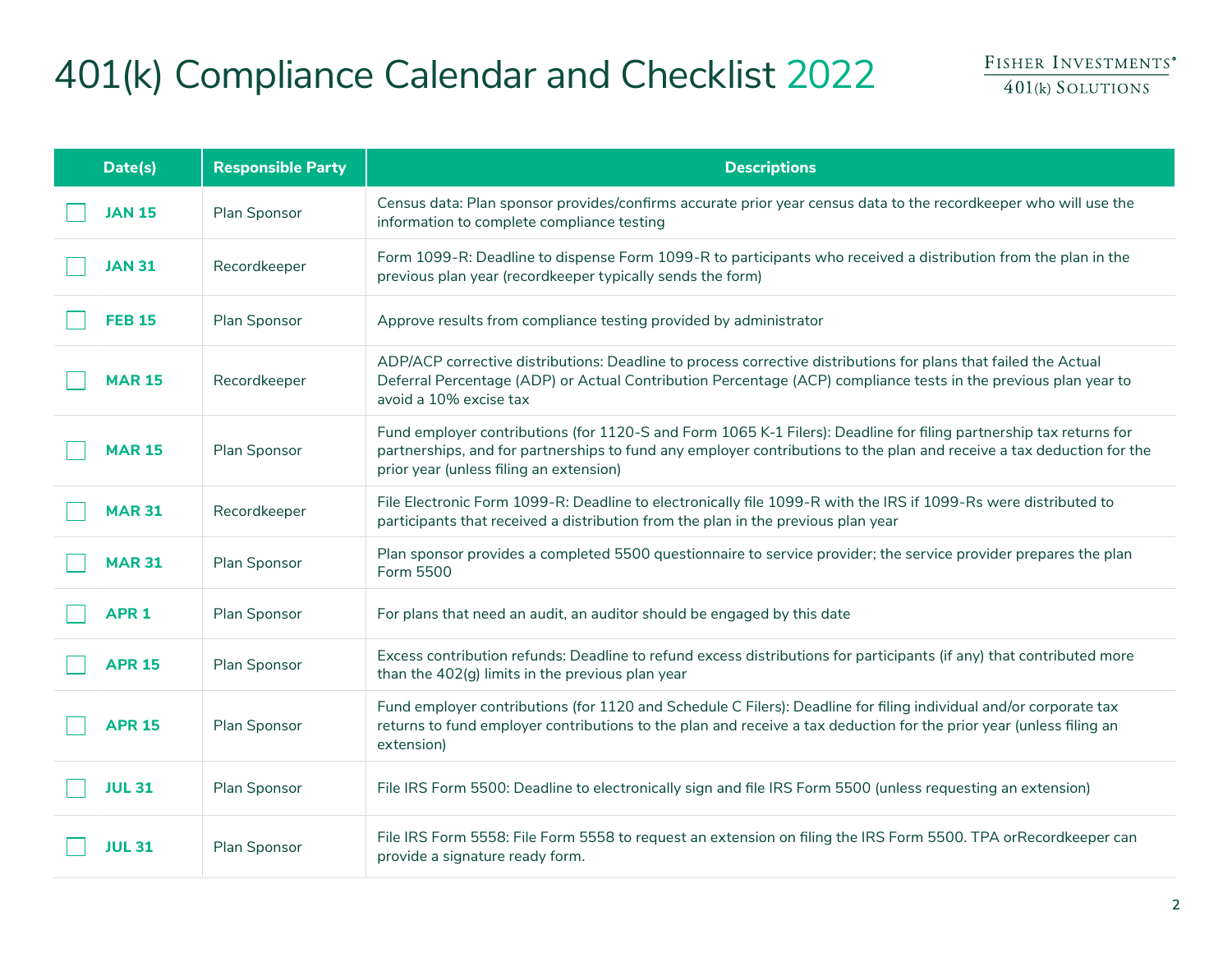| Date(s)          | <b>Responsible Party</b> | <b>Descriptions</b>                                                                                                                                                                                                                                                                                                                                             |
|------------------|--------------------------|-----------------------------------------------------------------------------------------------------------------------------------------------------------------------------------------------------------------------------------------------------------------------------------------------------------------------------------------------------------------|
| <b>AUG 15</b>    | Plan Sponsor             | Mid-year testing: If the plan previously failed compliance testing, this is a good time to consider mid-year<br>compliance testing                                                                                                                                                                                                                              |
| <b>SEP 15</b>    | Plan Sponsor             | Fund Employer Contributions if tax extension filed (for 1120-S and Form 1065 K-1 Filers): Deadline for filing<br>tax returns; also the deadline to fund any employer contributions to the plan and receive a tax deduction for the<br>previous plan year                                                                                                        |
| <b>SEP 30</b>    | Plan Sponsor             | Distribute Summary Annual Report: Deadline for plans who filed Form 5500 by July 31 to distribute the Summary<br>Annual Report to all plan participants and beneficiaries receiving benefits                                                                                                                                                                    |
| OCT <sub>1</sub> | Plan Sponsor             | Review your plan document: Every fall, review the plan document to make sure that plan management is in<br>compliance with the plan document; amendments to the plan can be made in the fall to be effective in the new year<br>and can be requested from the service provider                                                                                  |
| <b>OCT 15</b>    | Plan Sponsor             | File Form 5500 (if extension is filed via IRS Form 5558): Deadline to electronically sign and file IRS Form 5500                                                                                                                                                                                                                                                |
| <b>OCT 15</b>    | Plan Sponsor             | Fund employer contributions if tax extension filed (for Form 1120 and Schedule C Filers): Deadline for filing tax<br>returns; also the deadline to fund any employer contributions to the plan and receive a tax deduction for the<br>previous plan year                                                                                                        |
| DEC <sub>1</sub> | Plan Sponsor             | Distribute annual participant notices; notice distributions include: Safe Harbor, QDIA (Qualified Default Investment<br>Alternative), and Automatic Contribution Arrangements (if applicable). These notices can be combined for<br>administrative ease and many service providers can assist plan sponsors with creation and distribution of these<br>notices. |
| <b>DEC 31</b>    | Plan Sponsor             | ADP/ACP corrective distributions: Deadline to distribute ADP/ACP refunds (if applicable) for the prior year; a 10%<br>excise tax may apply                                                                                                                                                                                                                      |
| <b>DEC 31</b>    | Plan Sponsor             | Fund Qualified Non-Elective Contributions (QNEC): Deadline to make corrections for the plans that failed ADP/ACP<br>compliance testing for the prior plan year using to fund QNEC                                                                                                                                                                               |
| <b>DEC 31</b>    | Plan Sponsor             | Distribute Required Minimum Distributions (RMDs)                                                                                                                                                                                                                                                                                                                |
| <b>ONGOING</b>   | Plan Sponsor             | Plan sponsor's responsibility to make sure the plan is operated in accordance with the plan document                                                                                                                                                                                                                                                            |
| <b>ONGOING</b>   | Plan Sponsor             | For each pay period, any amounts withheld as salary deferrals by participants must be deposited by the plan<br>sponsor no later than 7 business days following the day they are withheld                                                                                                                                                                        |
| <b>ONGOING</b>   | Plan Sponsor             | Plan sponsor provides the summary plan description to all newly eligible participants within 90 days of their<br>coverage under the plan                                                                                                                                                                                                                        |
| <b>ONGOING</b>   | Recordkeeper             | Recordkeeper provides quarterly benefit statements to plan participants                                                                                                                                                                                                                                                                                         |
| <b>ONGOING</b>   | Recordkeeper             | Recordkeeper will annually distribute participant fee disclosure 404(a) to all participants                                                                                                                                                                                                                                                                     |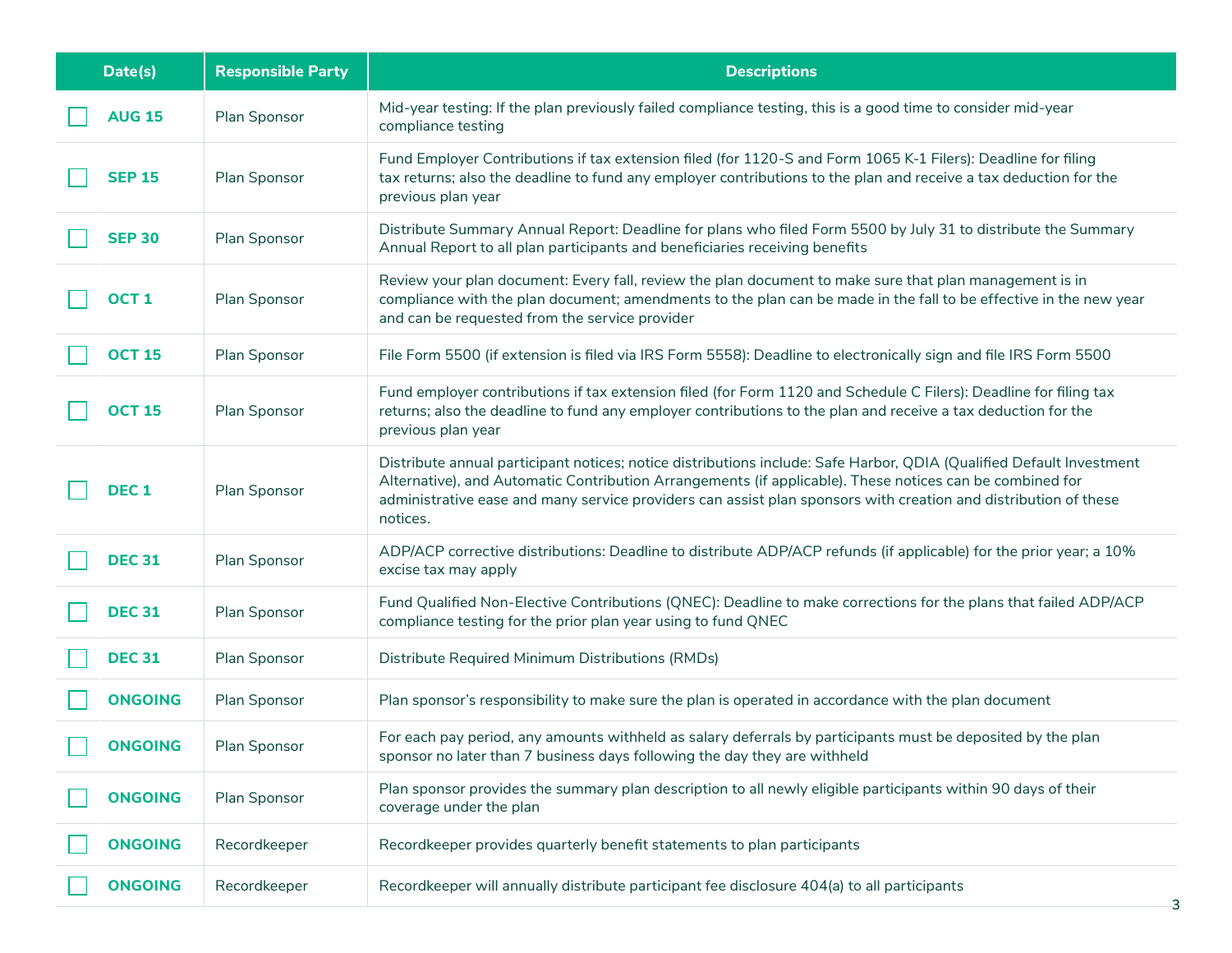## Administering Your Company's 401(k) Plan

Your 401(k) plan document identifies what kind of retirement plan your company has, how it works, and what special features it has to customize it to your business. As an administrator, you'll want to ensure these documents reflect your business's current 401(k) needs and goals.



Pro Tip: **The Adoption Agreement is the part of the Plan Document that contains the specific features and options of your plan.** 

**If you are overwhelmed by the Plan Document, try checking the Adoption Agreement.**

## **Step 1 – Review your 401(k) Plan Documents**

#### **Company Information**

- Is your basic company contact information accurate and up to date?
- Does your plan reflect your current company ownership?

**Eligibility** – The Internal Revenue Service (IRS) dictates that employees who are over 21 years of age and have at least one year of service are eligible to participate in their employer-sponsored retirement plan. However, you might have slightly different rules of eligibility in place for your plan.

- Does your plan clearly state when employees are eligible to participate?
- Are there any exceptions or special rules in place concerning eligibility? If so, list details:

**Enrollment Period** – Most plans have a set period of time when newly eligible employees can be added to the plan and current participants can make changes to their retirement benefits.

- Does the plan state if you have an annual, semiannual, quarterly, or monthly enrollment period for eligible employees?
	-

**\_\_\_\_\_\_\_\_** Annual **\_\_\_\_\_\_\_\_** Semi-annual **\_\_\_\_\_\_\_\_** Quarterly **\_\_\_\_\_\_\_\_** Monthly

Are their specifications for exceptions or unique enrollment situations? If so, list: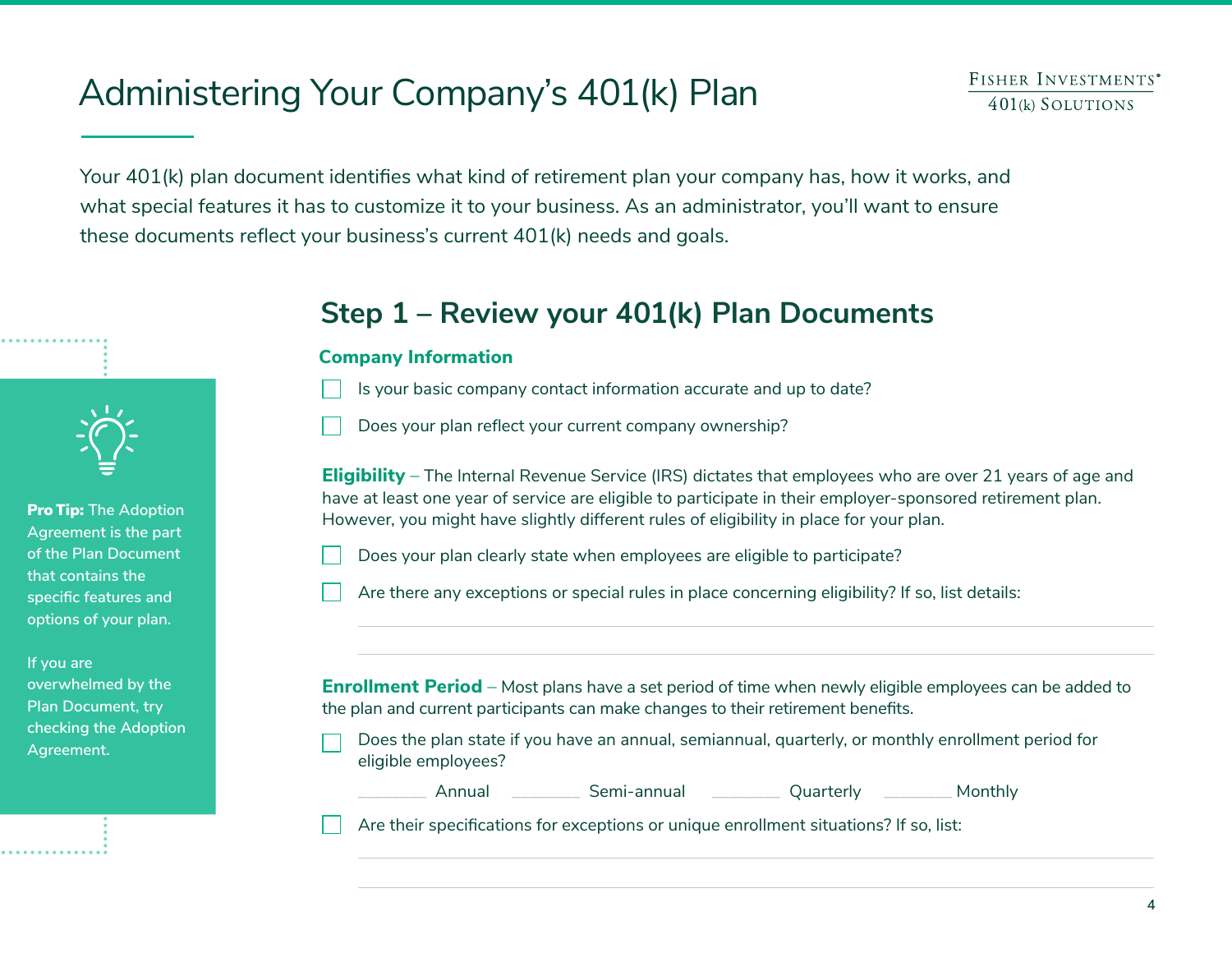**Employee Contributions** – Your plan should outline how employees add money to their 401(k). Elective deferrals are the most common type of employee contribution, but make sure other contribution types (e.g., Roth, After Tax) are clearly defined.

List ways employees can add money to their accounts below:



Pro Tip: **The employer contribution formula for your plan can be changed or updated to reflect the growing needs of your company.** 

**This can be done through the third party administrator with a simple plan amendment.**

**Employer Contributions** – With a traditional 401(k) plan, employers have the option to include an employer match.

- Does the plan specify how much the employer will match? List details:
- Does the plan document explain when the match will occur? List timeframes:
- Does it detail any requirements or exceptions for employer matches? List details:
- Does the formula meet your business goals with the retirement plan?

**Vesting Schedules** – If you've chosen a traditional 401(k) plan, your plan document will include the vesting schedule you've decided upon.

Does your plan state the amount of time an employee must wait before they completely own any employer contributions you've made to their account? How long:

Are you vesting employees too soon or too late to maximize your chances of retaining the best talent?

**Named Fiduciaries** – A 401(k) "named fiduciary" is an individual or entity who manages an employersponsored retirement plan.

List the person or group acting as the fiduciary for your plan here: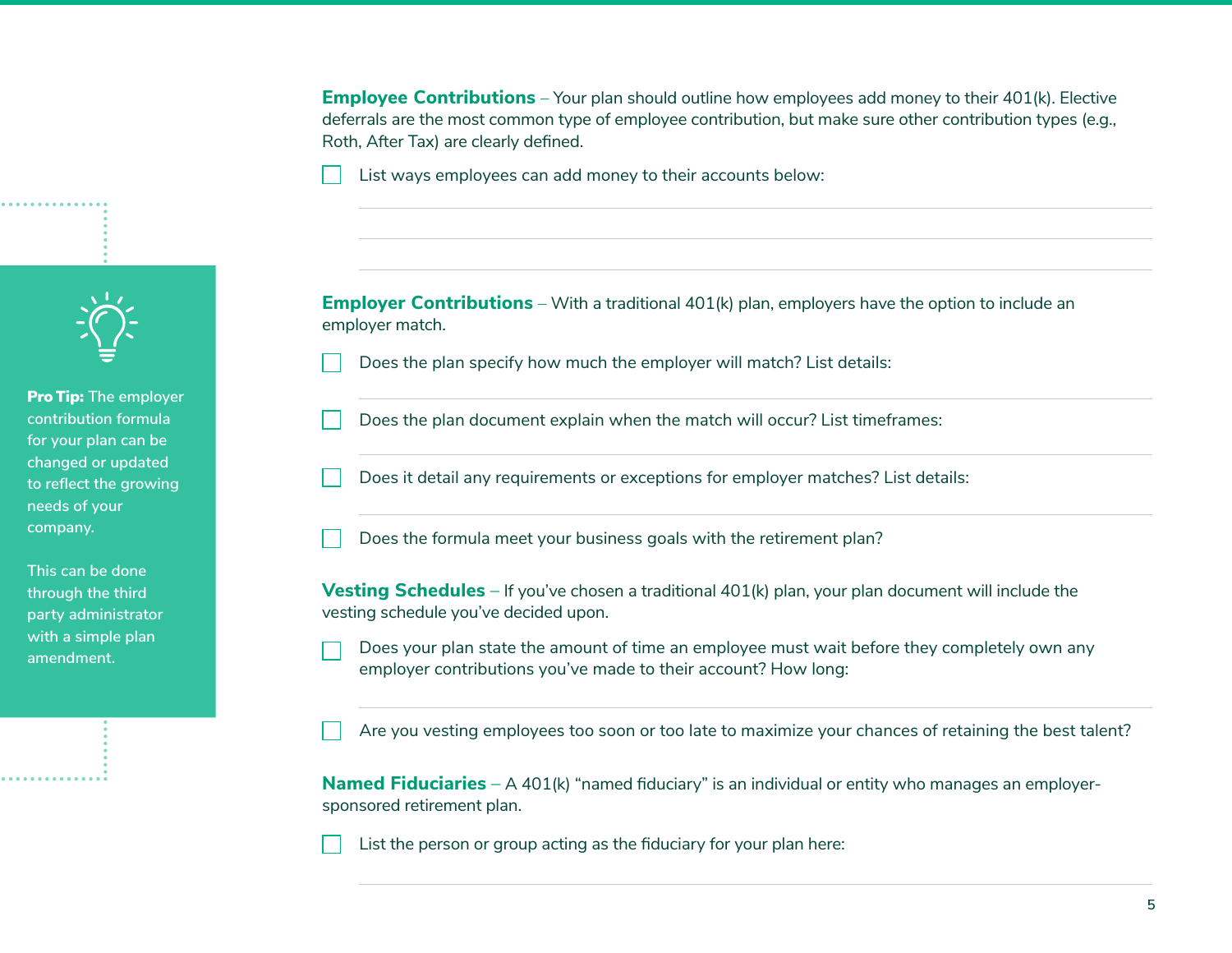## **Step 2 – Update your Employee Census**

An employee census contains information about participants in your business's 401(k) plan that is shared with your 401(k) Recordkeeper or Third-Party Administrator (TPA).

This information lets your plan recordkeeper give your participants access to a secure online experience for contributions, account management, and other 401(k) features. The census is also critical in completing accurate annual testing, including ADP/ACP testing, top heavy testing, coverage testing, annual contributions verifications, and accurate Form 5500 data. Clear, current census data can ensure accurate testing and reporting.

**This information can change frequently, so you'll need to update your census records regularly or rely on a TPA or payroll provider to do it for you.**



#### CENSUS DATA

Your census should contain the following details for each participant.

#### **Personal**

- Name
- Date of Birth
- Social Security Number
- Home Address
- Email Address

#### **Employment**



Employer contribution amounts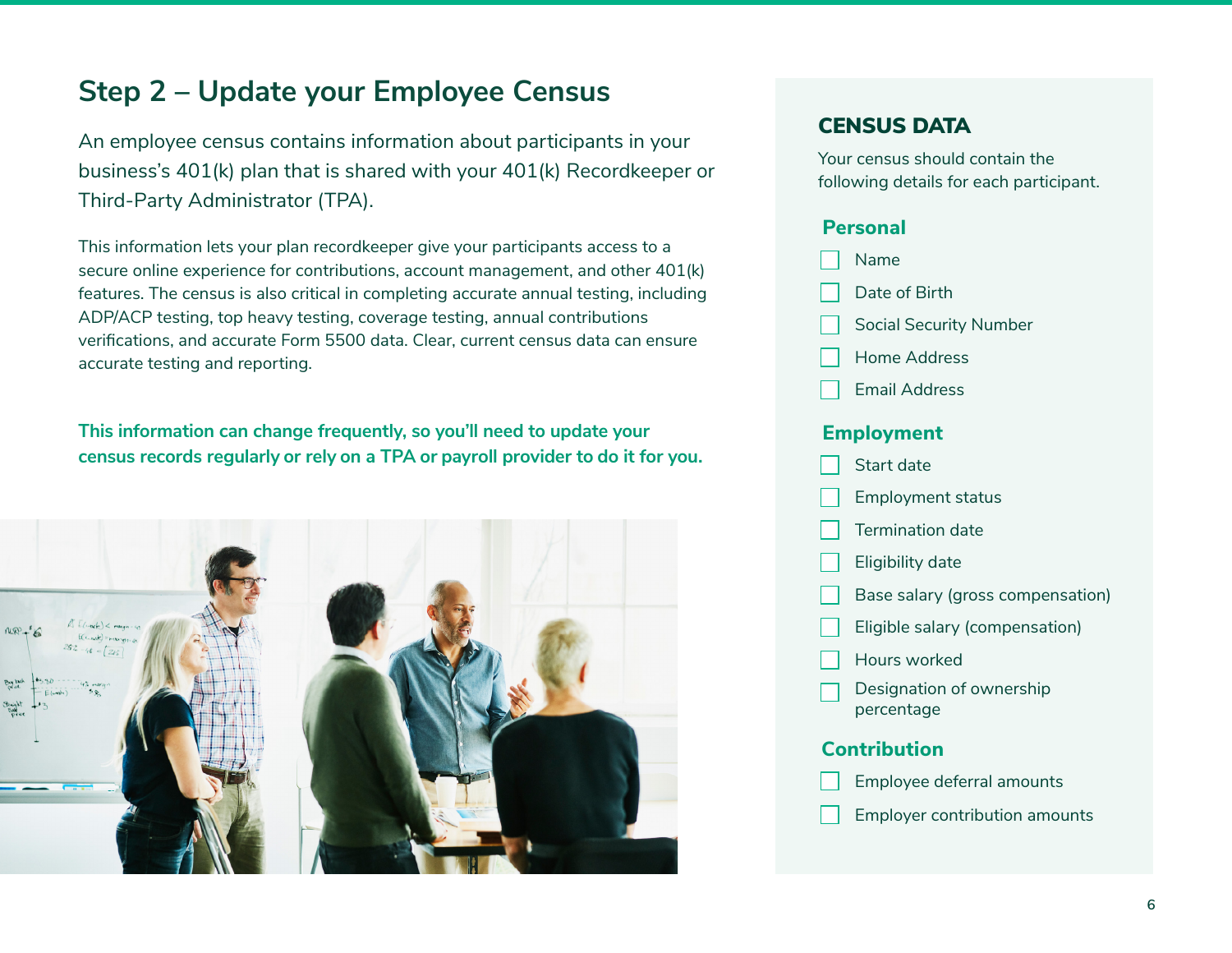## **Step 3 – Manage Employee Contributions and Loan Repayments**

Your provider can help you with managing employee contributions and setting up 401(k) loans as an optional benefit. But there are a few things to keep in mind:

- Are contributions being collected in a timely manner and in accurate amounts?
- Are those contributions being forwarded to your 401(k) provider and being invested?
- If you offer 401(k) loans, are repayments being collected, forwarded, and invested? Collect employee contributions and loan repayments
- Are you aware of the funding deadlines that kick in when you withhold any amount from a participant's check?





Pro Tip: **Check out our website for a step by step guide on how to file Form 5500.** 

**[Get it here.](http://www.fisher401k.com/resource-library/basics/form-5500-instructions)**

## **Step 4 – File Form 5500**

Form 5500 is an informational report you're required to file with the Department of Labor that contains details about your retirement plans.

Keep in mind that there are different versions of this form you can use depending on the size of your company and plan type. Many 401(k) service providers will prepare, sign, and even file a Form 5500 for you. Check with your service provider prior to beginning the filing process. To get started on Form 5500, you'll need to provide or verify the following information:

- Name of plan
- Company name, address, phone number, and EIN
- Plan administrator name (this is the signer)
- Participant census information
- Information about any plan pension or welfare benefits